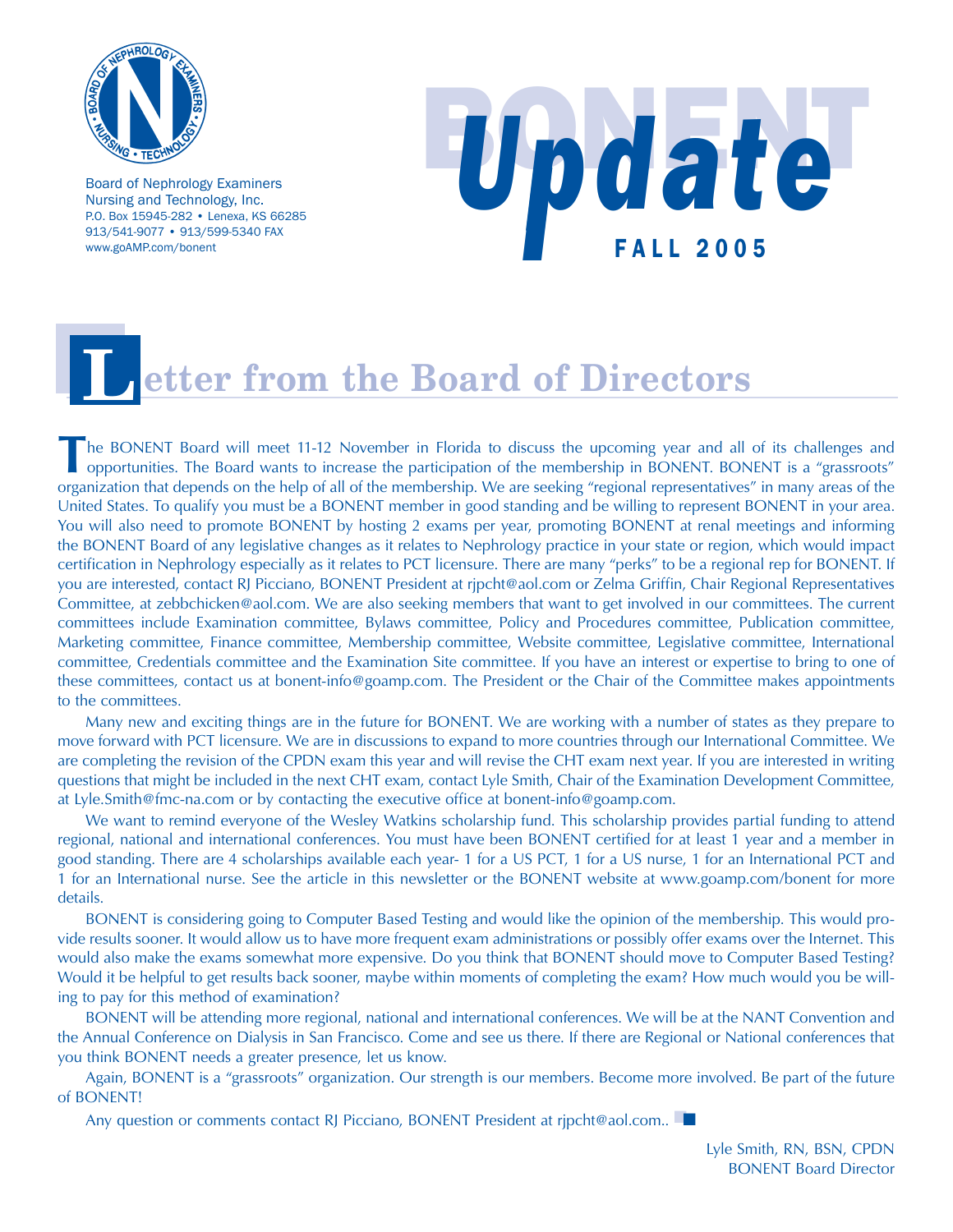# **ews from the BONENTExecutive Office**

**T**he entire BONENT organization is deeply moved by the tragic events over the last two months caused by Hurricanes Katrina and Rita. We commit ourselves to assisting those affected and encourage you to call our office if special circumstances prohibit you from recertifying your BONENT credential on time or if dues payment is not possible.

The Board of Directors will hold their semi-annual meeting November 11-12, 2005 in Jacksonville, Florida. The Board has received several recommendations on how to handle extenuating circumstances for BONENT certificants. Once a Board decision has been made, this information will be provided to the BONENT certificants likely through the BONENT website.

It is tough times like these that make all of us unaffected or slightly affected count our blessings and offer whatever assistance we can, both personally and professionally. We wish those in the hardest hit areas a quick and painless recovery as they attempt to rebuild their lives.

Please let us know if we can assist you in your professional rebuilding.

As always we welcome your questions and comments. Write to us at BONENT-info@goamp.com or visit the BONENT website at www.goamp.com/bonent for updates that may be available.

> Best regards, Cathy Berra, MBA BONENT Executive Director

## **BUpdate**

**BOARD OF DIRECTORS** *President*

RJ Picciano, BA, CHT, OCDT

*Vice President* Carol Johnson, RNC, MSN, CS, FNP, CPDN, CNN

*Secretary/Treasurer* Paulette C. Sheeley, RN, BSN, CNN, CHN

*Directors* Zelma Griffin, BS, CHT Betty Rivera, CHT Dennis Schell, CHT, OCDT Lyle Smith, BSN, CNN, CPDN

*International Advisor* Adrian Buttimore, CHT

*Presidential Advisors* Barb Guthrie, CHT Susan K. Hansen, MBA, RN, CNN

*Executive Director* Cathy Berra, MBA

*Association Assistant* Kate Nettles, MBA

#### FALL 2005

*Publisher* Applied Measurement Professionals, Inc. (AMP)

The *BONENT Update* is a quarterly publication of the Board of Nephrology Examiners Nursing and Technology, Inc. P.O. Box 15945-282, Lenexa, KS 66285; 913/599-5340 FAX; e-mail bonent-info@ goamp.com; website www.goamp.com/ bonent. We welcome articles and comments. Please submit all articles typed and doubled spaced on 8½" x 11" paper addressed to the editor by the first of the month prior to publication. Deadlines are strictly maintained.

To reach 4000 nurses and technicians, advertise in our quarterly BONENT publication. Please contact the BONENT Executive Office for advertising rates and more information.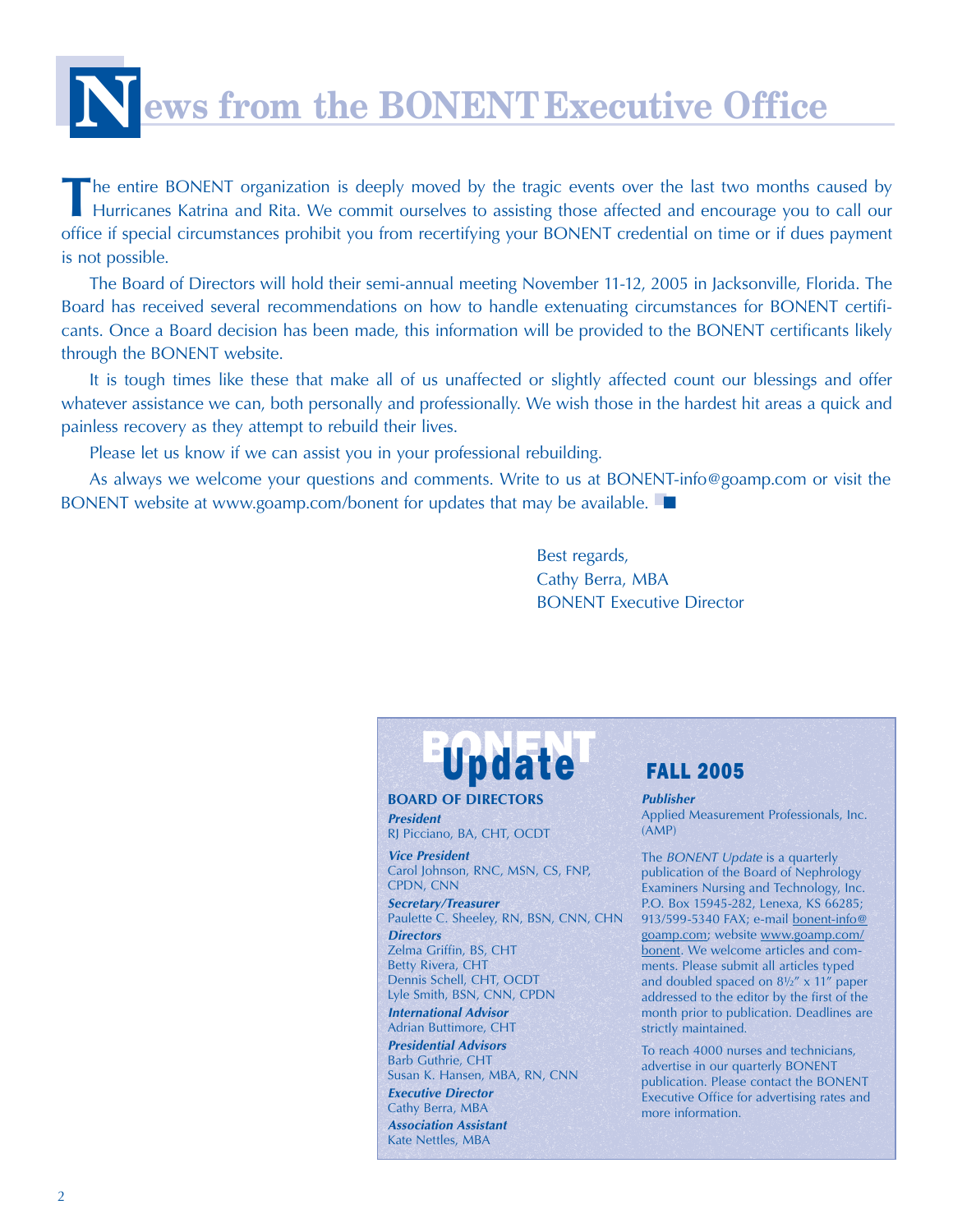### **Wesley Watkins Scholarship Recipient**

**C**ongratulations to Fanya Zalipsky, CHT, Centers for Dialysis Care, the first 2005 recipient of the Wesley Watkins Scholarship Program. Ms. Zalipsky has been a BONENT member since March 1997. Her winning essay is published below.

Fanya Zalipsky Centers for Dialysis Care August 16, 2005

#### **The Wesley Watkins Scholarship Essay**

Professional boundaries are of great importance when it relates to patient care. The purpose of dialysis professionals is to take care of the sick and attend to their needs. In order to establish a positive, professional, patient care relationship, the dialysis staff should follow a few guidelines by their facilities.

Every facility should have its own policies and procedures. The dialysis staff should not intentionally harm a patient, whether it is physical or emotional pain. They should listen to the patients- it is a sign of respect, and not talk over them. Confidentiality of information about patients and their medical problems should not be told to any individuals outside of the work environment. If one should have the need to discuss patient's private information, they need verbal or written permission to do so. Patients should be treated by professionals respectfully, regardless of race or ethnicity, sexual preference, and religious orientation. The dialysis professionals are teachers and should answer questions from patients but if they do not know an answer, they should refer patients to individuals who can help them. Patients may tell the dialysis staff personal information, but the professionals should not unload details to patients. If they are unhappy with a certain circumstance, they should tell a supervisor not a patient. Dialysis staff should keep things private with personal questions they ask the sick; they should not exchange money with patients, and should not have any romantic relationships with them. Friendliness and courteousness should always be exemplified towards patients. Even if a staff member has a bad day, they should put the problem aside and act friendly. The role of dialysis professionals is to represent themselves as employees with the dialysis centers. Patient care should be the top priority of the dialysis staff and by being professional, positive patient staff relationships can arise. ■■

**Board of Nephrology Examiners Nursing & Technology, Inc.**

### **Wesley Watkins Scholarship**

This \$500 scholarship is available to any BONENT member who is in good standing. Each year four scholarships may be awarded (two international and two U.S. members), based on a winning essay that is written by each applicant. The topic is determined each year by the BONENT Board of Directors.

**Topic for 2005 is "Discuss the Importance of Professional Boundaries as it Relates to Patient Care"** 

#### **Criteria for selection**

- 1. Must be currently employed in the field of nephrology.
- 2. Must be BONENT certified for at least one year.
- 3. Must include two letters of recommendation from nephrology professionals.
- 4. Must submit a one page essay on the current topic advertised that will be published in the *Update*.

**Submit essay and letters of recommendation to the BONENT Executive Office.**